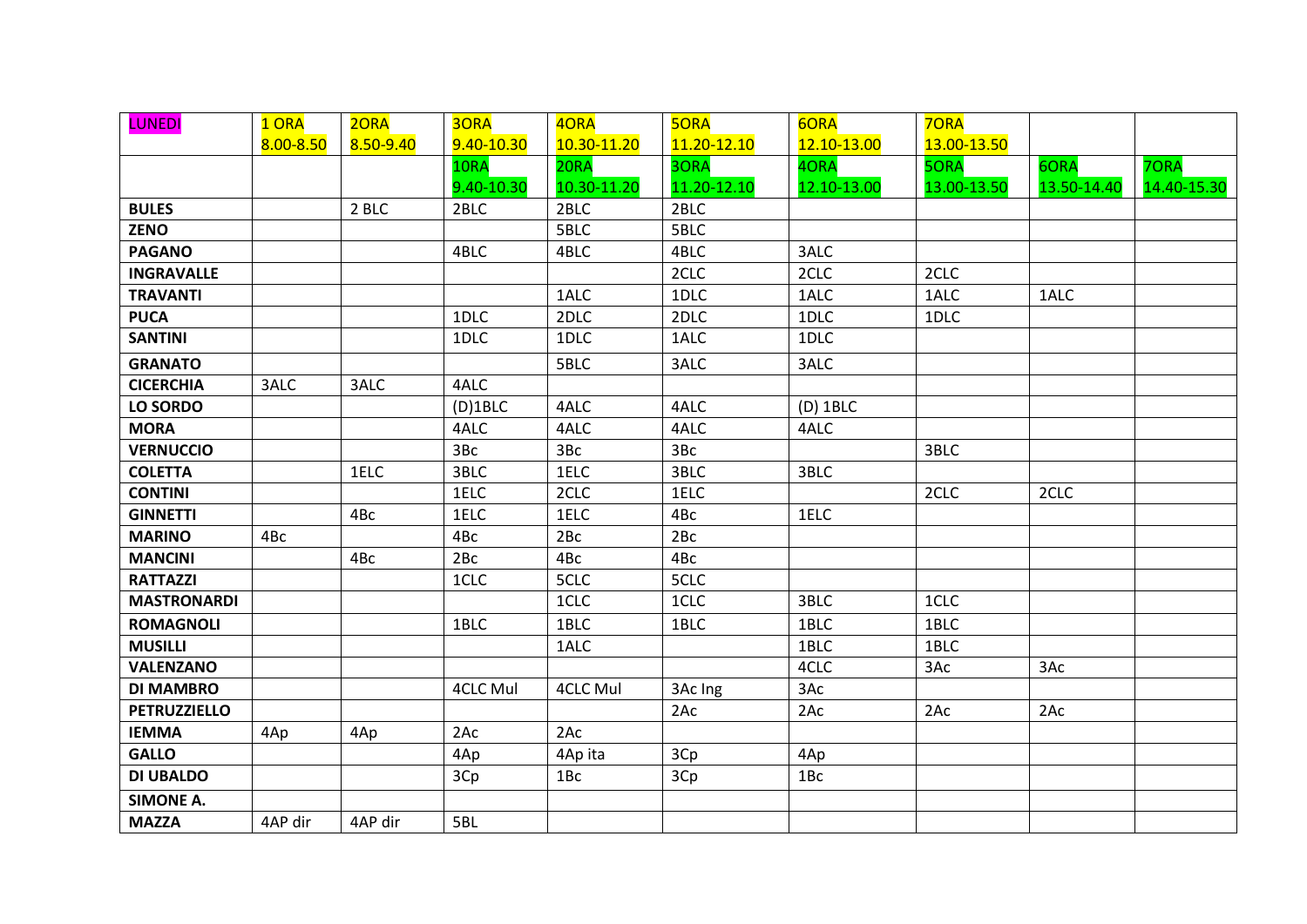| <b>LUNEDI</b>      | 1 ORA     | 20RA         | 30RA       | 40RA         | <b>5ORA</b> | 6ORA        | <b>70RA</b> |             |             |
|--------------------|-----------|--------------|------------|--------------|-------------|-------------|-------------|-------------|-------------|
|                    | 8.00-8.50 | 8.50-9.40    | 9.40-10.30 | 10.30-11.20  | 11.20-12.10 | 12.10-13.00 | 13.00-13.50 |             |             |
| Rosso = Marino     |           |              | 10RA       | 20RA         | 30RA        | 4ORA        | <b>5ORA</b> | 6ORA        | 70RA        |
|                    |           |              | 9.40-10.30 | 10.30-11.20  | 11.20-12.10 | 12.10-13.00 | 13.00-13.50 | 13.50-14.40 | 14.40-15.30 |
|                    |           |              |            |              |             |             |             |             |             |
| <b>BATTISTELLI</b> |           |              |            | $\mathsf{R}$ | 3DLM        | 3DLM        | 3DLM        |             |             |
| <b>BONANNI</b>     |           | 1BLM         | 2BLM       | 1BLM         | 2BLM        | 1BLM        |             |             |             |
| <b>CORTESE</b>     | 3DLM      | 3DLM         | R          |              |             |             |             |             |             |
| <b>DE LAURO</b>    | 3BLM      |              | 2CLM       | 2CLM         | 2CLM        |             |             |             |             |
| <b>MAGLIONE</b>    |           |              |            |              | 5BLM        | 5BLM        | 5BLM        |             |             |
| <b>MARCOCCIO</b>   |           | 1DLM         | 4CLM       | 1DLM         | R           | 1BLM        |             |             |             |
| <b>MONTEMITRO</b>  |           |              |            |              |             | 4CLM        | 4CLM        |             |             |
| <b>PIANCALDINI</b> | 5ALM      | 5ALM         | 5ALM       |              |             |             |             |             |             |
| <b>RUSCIANO</b>    |           |              |            |              | 2ALM        | 2CLM        | 2CLM        |             |             |
| <b>SERAFINI</b>    |           |              | 2BLM       | 2BLM         | 4CLM        | 2BLM        | 2BLM        | 2BLM        |             |
| <b>SORRENTINO</b>  | 1DLM      | 1DLM         | 1DLM       |              |             |             |             |             |             |
| <b>TORCOLACCI</b>  |           | 1ALM         | 1ALM       | 1ALM         | 1ALM        |             |             |             |             |
|                    |           |              |            |              |             |             |             |             |             |
|                    | 1 ORA     | 2ORA         | 30RA       | 40RA         | <b>5ORA</b> | 6ORA        | <b>70RA</b> |             |             |
| <b>LUNEDI</b>      | 8.00-8.50 | 8.50-9.40    | 9.40-10.30 | 10.30-11.20  | 11.20-12.10 | 12.10-13.00 | 13.00-13.50 |             |             |
| <b>ASSISTENZA</b>  |           |              |            |              |             |             |             |             |             |
|                    |           |              | 10RA       | 20RA         | 30RA        | 40RA        | <b>5ORA</b> | 6ORA        | 70RA        |
|                    |           |              | 9.40-10.30 | 10.30-11.20  | 11.20-12.10 | 12.10-13.00 | 13.00-13.50 | 13.50-14.40 | 14.40-15.30 |
| LABBATESSA C.      |           |              | 2CL        | 2CL          | 2CL         | 2CL         | 2DL         |             |             |
| FELICETTI C.       |           | 1EL          | 1BL        | 1BL          | 4AP         | 1BL         | X           |             |             |
| ORSINI D.          | 4AL       | 4AL          | 3AL        | 3AL          | 2BL         | 4AL         | 1BL         |             |             |
| RONCAGLIA M.       |           |              | 1EL        | 1EL          | 1EL         | 5CL         | 5BL         | 3BL         | 5CL         |
| DI CAPUA I.        |           |              | 3Cp        | 1DL          | 1BL         | 1CL         | 3Cp         |             |             |
| MOLINARO L.        | X         | $\mathsf{X}$ | X          | $\mathsf{X}$ | 1EL         | 1CL         | 1CL         | (materiale) |             |
| FERRANTE V.        |           |              | 5AL        | 5AL          | 5AL         | 2BC         | 2BC         | 2BC         |             |
| CAMPO              |           |              | 3AC        | 3AC          | 3AC         |             |             |             |             |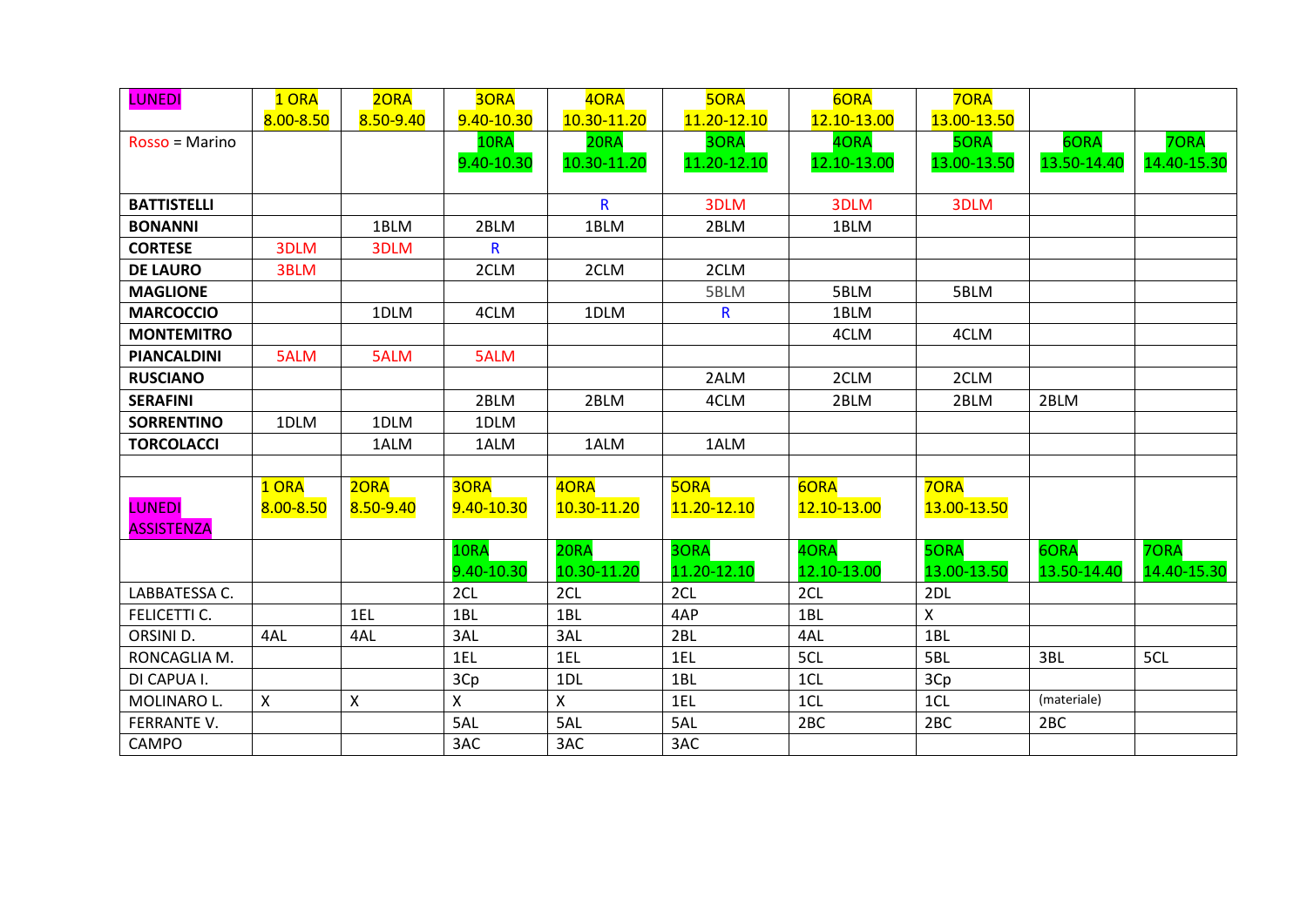| <b>MARTEDI</b>       | 1 ORA     | 2ORA      | 30RA         | 4ORA        | <b>5ORA</b>     | 6ORA        | <b>70RA</b> |             |             |
|----------------------|-----------|-----------|--------------|-------------|-----------------|-------------|-------------|-------------|-------------|
|                      | 8.00-8.50 | 8.50-9.40 | 9.40-10.30   | 10.30-11.20 | 11.20-12.10     | 12.10-13.00 | 13.00-13.50 |             |             |
|                      |           |           | 10RA         | 20RA        | 3ORA            | 4ORA        | <b>5ORA</b> | 6ORA        | <b>7ORA</b> |
|                      |           |           | 9.40-10.30   | 10.30-11.20 | 11.20-12.10     | 12.10-13.00 | 13.00-13.50 | 13.50-14.40 | 14.40-15.30 |
| <b>BULES</b>         |           |           | 5ALC         |             | 5ALC            | 5ALC        | 5ALC        |             |             |
| <b>ZENO Var</b>      |           |           | 2BLC         | 2BLC        | 2BLC            | 2BLC        |             |             |             |
| <b>PAGANO</b>        |           |           |              |             |                 | 4BLC        | 4BLC        | 4BLC        | 4BLC        |
| <b>INGRAVALLE</b>    |           |           | 2CLC         | 4BLC        | 2CLC            |             |             |             |             |
| <b>TRAVANTI</b>      |           |           |              |             | 1ALC            | 1ALC        | 1DLC        |             |             |
| <b>PUCA</b>          |           |           | 1DLC         | 2DLC        | 2DLC            | 2DLC        |             |             |             |
| <b>SANTINI</b>       |           |           |              | 1DLC        | 1ALC            | $(D)$ 1ALC  |             |             |             |
| <b>GRANATO</b>       |           |           | 5BLC         | Ric         | 3ALC            | 3ALC        |             |             |             |
| <b>CICERCHIA</b>     | 3ALC      | 4ALC      | 4ALC         | 3ALC        |                 |             |             |             |             |
| LO SORDO             |           |           |              | $(D)$ 1BLC  | 4ALC            | 1BLC        |             |             |             |
| <b>MORA</b>          |           |           |              |             | 4ALC            | 4ALC        | 4ALC        |             |             |
| <b>VERNUCCIO</b>     |           |           |              | 3Bc         | 3BLC            | 3BLC        | 3BLC        |             |             |
| <b>COLETTA</b>       |           |           | 3BLC         | 3BLC        | 1ELC            |             |             |             |             |
| <b>CONTINI</b>       |           | 1ELC      | 1ELC         | 1ELC        | 2CLC            | 2CLC        |             |             |             |
| <b>GINNETTI</b>      |           |           | 1ELC         | 1ELC        | 1ELC            |             |             |             |             |
| <b>MARINO</b>        |           | 4Bc       | 4Bc          | Ric         | 2Bc             |             |             |             |             |
| <b>MANCINI</b>       | 4Bc       | Ric       | 2Bc          | 2Bc         |                 |             |             |             |             |
| <b>RATTAZZI</b>      |           |           | 5CLC         | 5CLC        |                 |             | 1CLC        | 1CLC        |             |
| <b>MASTRON. V</b>    |           |           | 1CLC         | 1CLC        | 3BLC            |             |             |             |             |
| <b>ROMAGNOLI</b>     |           |           |              |             | 1BLC            | 1BLC        | 1BLC        |             |             |
| <b>MUSILLI</b>       |           |           | 1BLC         | 1BLC        |                 |             |             |             |             |
| <b>VALENZANO</b>     |           |           |              | 4CLC        | 4CLC            | 4CLC        |             |             |             |
| <b>DI MAMBRO</b>     |           |           | 3Ac          | 3Ac         | 3Ac             |             |             |             |             |
| <b>PETRUZZIELLOV</b> |           |           | 2Ac          | 2Ac         | 2Ac             | 2Ac         |             |             |             |
| <b>IEMMA</b>         | 4Ap       | 4Ap       | 2Ac          |             |                 |             |             |             |             |
| <b>GALLO</b>         |           |           |              | 3Cp         | 3Cp             | 4Ap         | 3Cp         | 3Cp         |             |
| <b>DI UBALDO V</b>   |           |           | $\mathsf{R}$ |             | 1B <sub>C</sub> | 3Cp         | 3Cp         |             |             |
| <b>SIMONE A.</b>     |           |           | 1ALC         | 1ALC        | 1ALC            | 1ALC        |             |             |             |
| <b>MAZZA</b>         | 4Ap       | 4Ap       |              | 5BLC        | 5BLC            |             |             |             |             |
|                      |           |           |              |             |                 |             |             |             |             |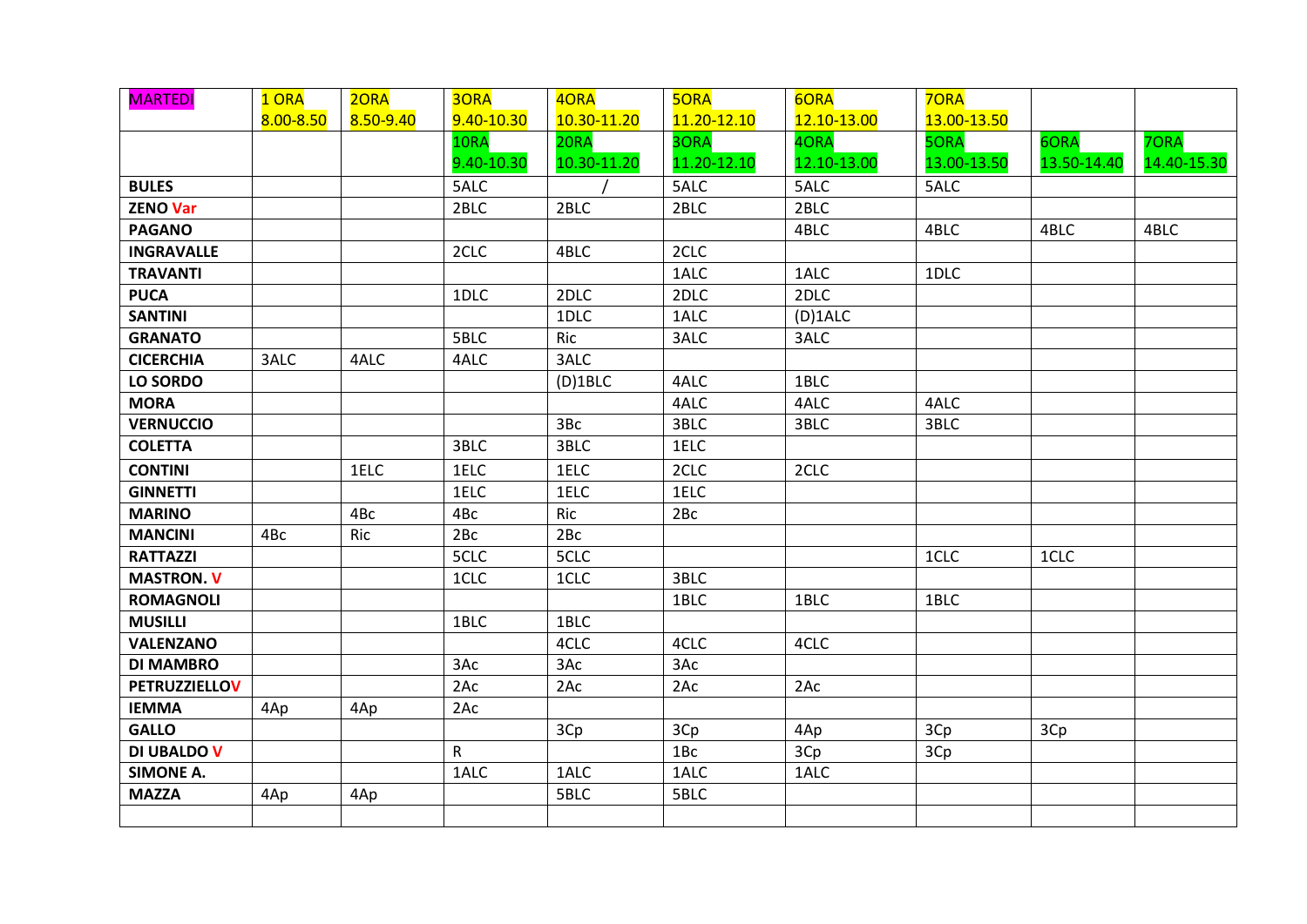| <b>MARTED</b>      | 1 ORA     | 2ORA      | 30RA       | 40RA        | <b>5ORA</b> | 6ORA                    | <b>70RA</b> |             |              |
|--------------------|-----------|-----------|------------|-------------|-------------|-------------------------|-------------|-------------|--------------|
|                    | 8.00-8.50 | 8.50-9.40 | 9.40-10.30 | 10.30-11.20 | 11.20-12.10 | 12.10-13.00             | 13.00-13.50 |             |              |
| Rosso = Marino     |           |           | 10RA       | 20RA        | 3ORA        | 4ORA                    | <b>5ORA</b> | 6ORA        | 70RA         |
|                    |           |           | 9.40-10.30 | 10.30-11.20 | 11.20-12.10 | 12.10-13.00             | 13.00-13.50 | 13.50-14.40 | 14.40-15.30  |
|                    |           |           |            |             |             |                         |             |             |              |
| <b>BATTISTELLI</b> |           |           | 5BLM       | 5BLM        | 5BLM        | 5BLM                    |             |             |              |
| <b>BONANNI</b>     |           |           |            | 1BLM        | 1BLM        | 1BLM                    | 1BLM        |             |              |
| <b>CORTESE</b>     |           | 3DLM      | 3DLM       | 3DLM        | 3DLM        | 3DLM                    |             |             |              |
| <b>DE LAURO</b>    |           | 3BLM      |            | 2CLM        | 3BLM        |                         |             |             |              |
| <b>MAGLIONE</b>    | 1ALM      | 1ALM      | 2ALM       | 2ALM        | 2ALM        |                         |             |             |              |
| <b>MARCOCCIO</b>   | 1BLM      | 1BLM      | 4CLM       | 4CLM        |             |                         |             |             |              |
| <b>MONTEMITRO</b>  |           |           |            |             | 4CLM        | $\overline{\mathsf{R}}$ | 4CLM        | 4CLM        | 4CLM         |
| <b>PIANCALDINI</b> |           |           |            | 1CLM        | 1CLM        | 1CLM                    | 5ALM        |             |              |
| <b>RUSCIANO</b>    |           |           | 2BLM       |             | 2CLM        | 2CLM                    | 2CLM        |             |              |
| <b>SERAFINI</b>    |           |           |            |             | 2BLM        | 4CLM                    | 4CLM        | 2BLM        |              |
| <b>SORRENTINO</b>  |           | 1DLM      | 1DLM       | 1DLM        |             |                         |             |             |              |
| <b>TORCOLACCI</b>  |           |           | 5ALM       | 5ALM        | 5ALM        |                         |             |             | $\mathsf{R}$ |
|                    |           |           |            |             |             |                         |             |             |              |
|                    |           |           |            |             |             |                         |             |             |              |
|                    | 1 ORA     | 2ORA      | 30RA       | 40RA        | <b>5ORA</b> | 6ORA                    | <b>70RA</b> |             |              |
| <b>MARTEDI</b>     | 8.00-8.50 | 8.50-9.40 | 9.40-10.30 | 10.30-11.20 | 11.20-12.10 | 12.10-13.00             | 13.00-13.50 |             |              |
| <b>ASSISTENZA</b>  |           |           |            |             |             |                         |             |             |              |
|                    |           |           | 10RA       | 20RA        | 3ORA        | 4ORA                    | <b>5ORA</b> | 6ORA        | 70RA         |
|                    |           |           | 9.40-10.30 | 10.30-11.20 | 11.20-12.10 | 12.10-13.00             | 13.00-13.50 | 13.50-14.40 | 14.40-15.30  |
| LABBATESSA C.      |           |           | 2DL        | 1BL         | 1BL         | 2CL                     | 2CL         | 2CL         |              |
| FELICETTI C.       |           | 1EL       | 1BL        | 4AP/1EL     | 4AP         | 1BL                     |             |             |              |
| ORSINI D.          | 4AL       | 3AL       | 3AL        | 4AL         | 2BL/1DL     | 4AL/2BL                 | 1BL         |             |              |
| RONCAGLIA M.       |           |           | 1EL        | 1DL         | 1EL         | 5CL                     | 5BL         | 3BL         | 5BL          |
| DI CAPUA I.        |           |           | 3CP        | 3CP         | 1DL/1CL     | 1CL                     |             | X           |              |
| ELEUTERI C.        |           |           |            |             |             |                         |             |             |              |
| MOLINARO L.        |           | 2BL       | 1EL        | 1EL         | 1CL         | 2BL                     | 1CL         |             |              |
| FERRANTE V.        |           |           |            |             |             | 2 <sub>BC</sub>         | 2BC         | 2BC         |              |
| CAMPO              |           |           | 3AC        | 3AC         | 3AC         | 3AC                     |             |             |              |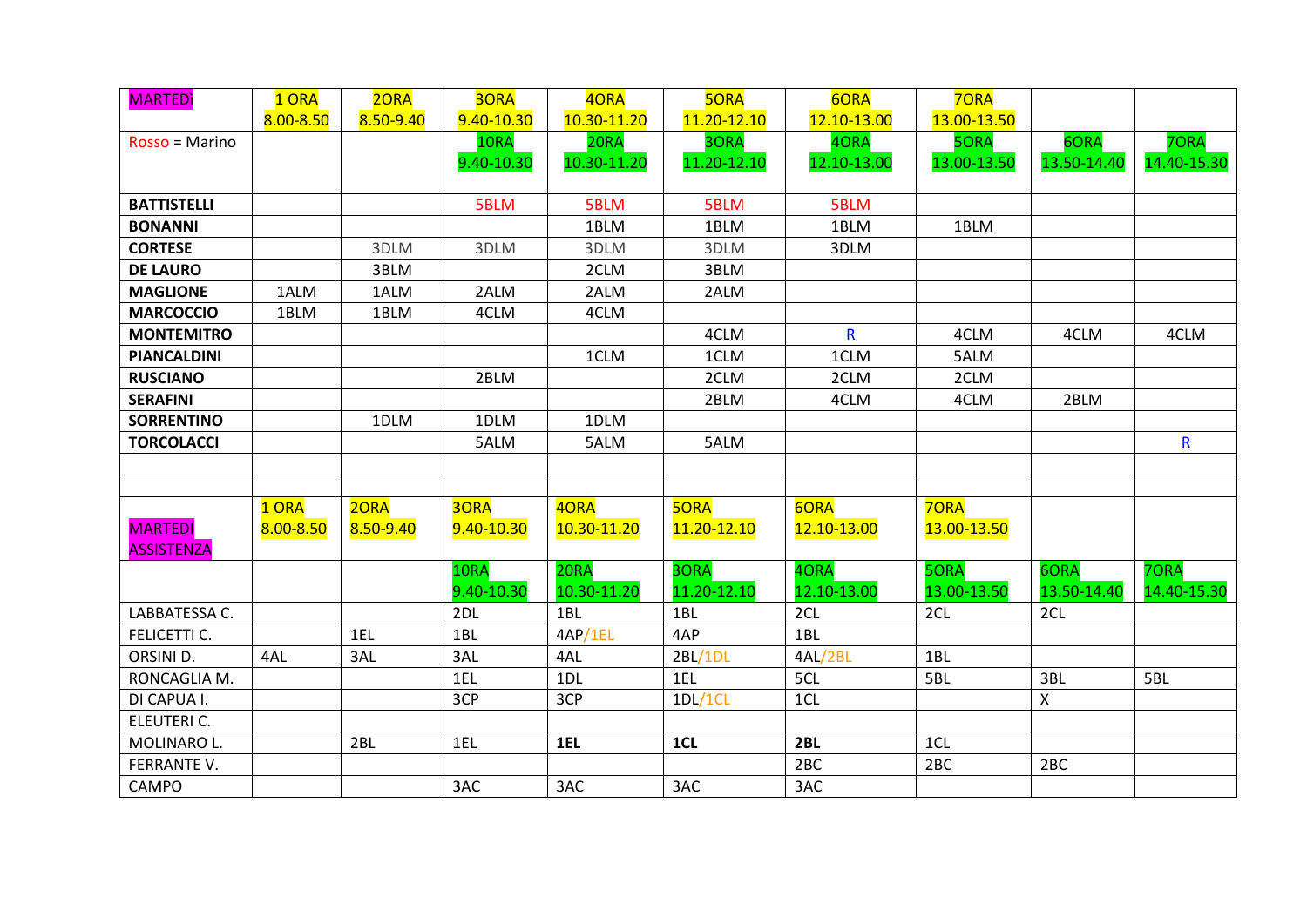| <b>MERCOLEDI</b>     | 1 ORA     | 2ORA      | 3ORA       | 4ORA        | <b>5ORA</b> | 6ORA        | <b>70RA</b> |              |             |
|----------------------|-----------|-----------|------------|-------------|-------------|-------------|-------------|--------------|-------------|
|                      | 8.00-8.50 | 8.50-9.40 | 9.40-10.30 | 10.30-11.20 | 11.20-12.10 | 12.10-13.00 | 13.00-13.50 |              |             |
|                      |           |           | 10RA       | 20RA        | 3ORA        | 4ORA        | <b>5ORA</b> | 6ORA         | 70RA        |
|                      |           |           | 9.40-10.30 | 10.30-11.20 | 11.20-12.10 | 12.10-13.00 | 13.00-13.50 | 13.50-14.40  | 14.40-15.30 |
| <b>BULES</b>         |           | 2BLC      | 2BLC       |             |             |             |             |              |             |
| <b>ZENO var</b>      |           |           | 5BLC       | 5BLC        | 2BLC        | 5BLC        | 5BLC        |              |             |
| <b>PAGANO</b>        |           |           |            |             | 3ALC        | 3ALC        | 3ALC        |              |             |
| <b>INGRAVALLE</b>    |           |           | 4BLC       | 2CLC        | 4BLC        | D           | 4BLC        |              |             |
| <b>TRAVANTI</b>      |           |           |            |             | 1ALC        | 1DLC        | 1DLC        |              |             |
| <b>PUCA</b>          |           |           | 1DLC       | 1DLC        | 2DLC        |             |             |              |             |
| <b>SANTINI</b>       |           |           |            |             | 1ALC        | 1 DLC       | $(D)$ 1ALC  | 1DLC         |             |
| <b>GRANATO</b>       |           |           |            |             | 3ALC        | 5BLC        | 5BLC        | 5BLC         |             |
| <b>CICERCHIA</b>     | 4ALC      | 3ALC      | 3ALC       | 4ALC        |             |             |             |              |             |
| LO SORDO             |           |           | 4ALC       | $(D)$ 1BLC  | $(D)$ 1BLC  | 4ALC        |             |              |             |
| <b>MORA</b>          | 4ALC      | 4ALC      |            |             |             |             | 4ALC        |              |             |
| <b>VERNUCCIO</b>     |           |           |            | 3BLC        | 3Bc         | 3Bc         | 3BLC        |              |             |
| <b>COLETTA</b>       |           | 1ELC      | 3BLC       | 1ELC        | 3BLC        |             |             |              |             |
| <b>CONTINI</b>       |           |           | 1ELC       | 2CLC        | 1ELC        | 2CLC        |             |              |             |
| <b>GINNETTI</b>      | 4Bc       | 4Bc       | 4Bc        | R           | 1ELC        |             |             |              |             |
| <b>MARINO</b>        |           |           | 2Bc        | 2Bc         | 4Bc         | 4Bc         |             |              |             |
| <b>MANCINI</b>       |           |           | 4Bc        | 4Bc         | 4Bc         | 2Bc         |             |              |             |
| <b>RATTAZZI</b>      |           |           | 1CLC       | 1CLC        | 5CLC        | 5CLC        |             |              |             |
| <b>MASTRON. V</b>    |           |           | 3BLC       | 3BLC        | 3BLC        | 1CLC        |             |              |             |
| <b>ROMAGNOLI</b>     |           |           | 1BLC       | 1BLC        | 1BLC        | 1BLC        |             |              |             |
| <b>MUSILLI</b>       |           |           | 1ALC       | 1BLC        | 1BLC        | 1ALC        | 1BLC        |              |             |
| <b>VALENZANO</b>     |           |           | 3Ac        | 3Ac         | 3Ac         |             |             |              |             |
| <b>DI MAMBRO</b>     |           |           |            | 4CLC        | 4CLC        | 4CLC        |             | 3Ac          | 4CLC        |
| <b>PETRUZZIELLOV</b> |           |           |            |             | 2Ac         | 2Ac         | 2Ac         | $\mathsf{R}$ |             |
| <b>IEMMA</b>         |           |           | 2Ac        | 2Ac         | 4Ap         | 4Ap         |             |              |             |
| <b>GALLO</b>         |           | 4Ap       | 3Cp        | 3Cp         |             |             |             |              |             |
| DI UBALDO V          |           |           | 1Bc        | 1Bc         | 3Cp         | 3Cp         |             |              |             |
| <b>SIMONE A.</b>     |           |           |            |             |             |             |             |              |             |
| <b>MAZZA</b>         |           |           | 5CLC       | 5CLC        | 4Ap         | 4Ap         |             |              |             |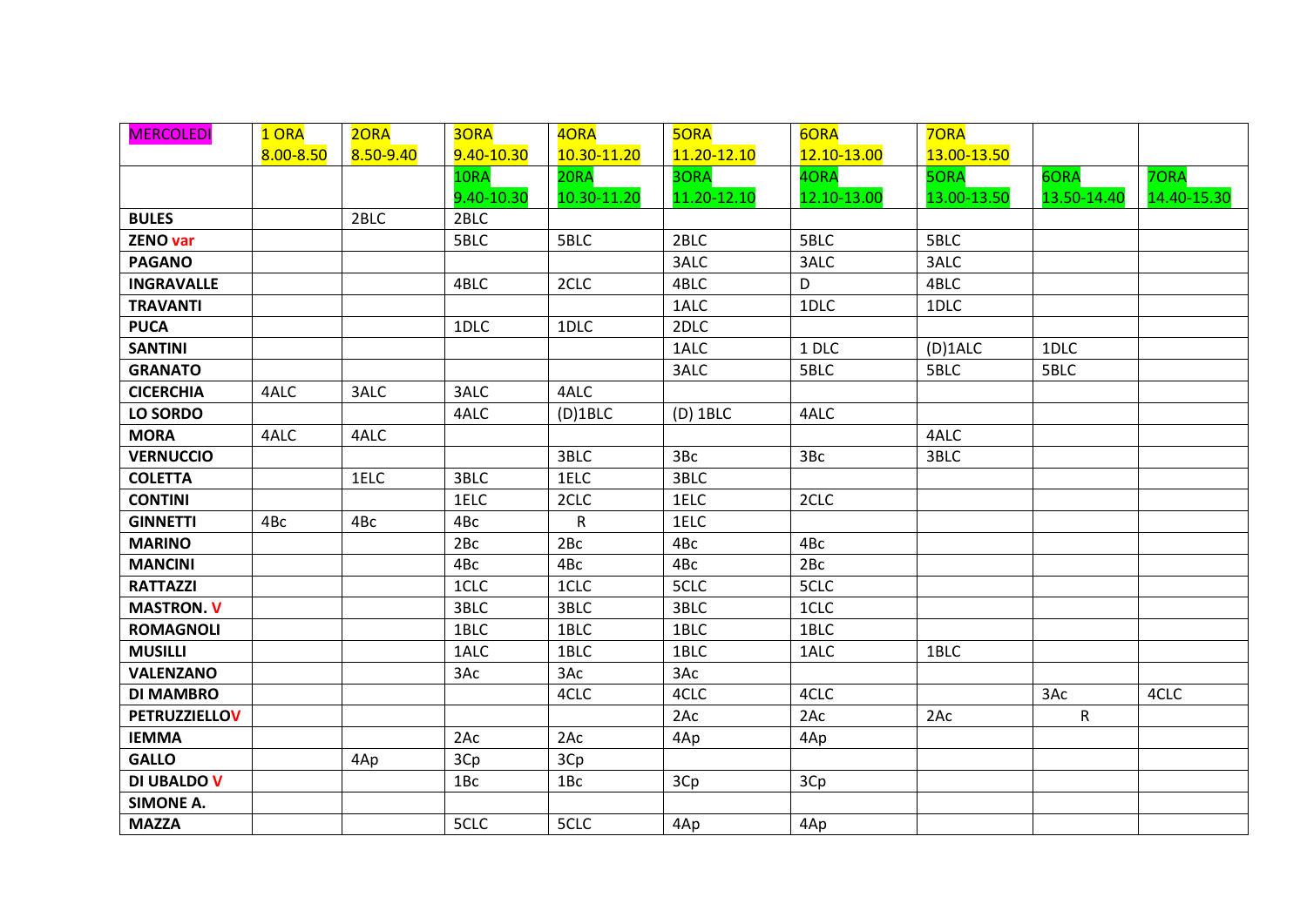| <b>MERCOLEDI</b>   | 1 ORA     | 2ORA      | 30RA       | 4ORA         | <b>5ORA</b> | 6ORA         | <b>70RA</b>  |                           |             |
|--------------------|-----------|-----------|------------|--------------|-------------|--------------|--------------|---------------------------|-------------|
|                    | 8.00-8.50 | 8.50-9.40 | 9.40-10.30 | 10.30-11.20  | 11.20-12.10 | 12.10-13.00  | 13.00-13.50  |                           |             |
| Rosso = Marino     |           |           | 10RA       | 20RA         | 3ORA        | 4ORA         | <b>5ORA</b>  | 6ORA                      | <b>7ORA</b> |
|                    |           |           | 9.40-10.30 | 10.30-11.20  | 11.20-12.10 | 12.10-13.00  | 13.00-13.50  | 13.50-14.40               | 14.40-15.30 |
|                    |           |           |            |              |             |              |              |                           |             |
| <b>BATTISTELLI</b> |           |           |            |              | 3DLM        | 3DLM         | 3DLM         |                           |             |
| <b>BONANNI</b>     |           | 2ALM      | 2ALM       | $\mathsf{R}$ | 2ALM        |              |              |                           |             |
| <b>CORTESE</b>     | 3DLM      | 3DLM      |            |              |             |              |              |                           |             |
| <b>DE LAURO</b>    |           |           | 2CLM       | 2CLM         | 2CLM        |              |              |                           |             |
| <b>MAGLIONE</b>    |           |           | 1ALM       | 1ALM         | 1ALM        | $\mathsf{R}$ |              |                           |             |
| <b>MARCOCCIO</b>   |           |           | 1DLM       | 1DLM         | 1BLM        |              | 1BLM         |                           |             |
| <b>MONTEMITRO</b>  |           |           | 4CLM       | 4CLM         | 4CLM        |              | 4CLM         | 4CLM                      | 4CLM        |
| <b>PIANCALDINI</b> |           | 1CLM      | 1CLM       | 1CLM         | 1CLM        | 1CLM         |              |                           |             |
| <b>RUSCIANO</b>    |           |           | 2BLM       | 2BLM         |             | 2CLM         | 2CLM         |                           |             |
| <b>SERAFINI</b>    |           |           | R.         |              | 2BLM        | 2BLM         | 4CLM         |                           |             |
| <b>SORRENTINO</b>  |           | 1DLM      | 1DLM       | 1DLM         |             |              |              |                           |             |
| <b>TORCOLACCI</b>  |           | 5ALM      | 5ALM       | 5ALM         | 5ALM        | 5ALM         |              |                           |             |
|                    |           |           |            |              |             |              |              |                           |             |
|                    |           |           |            |              |             |              |              |                           |             |
|                    | 1 ORA     | 2ORA      | 3ORA       | 4ORA         | <b>5ORA</b> | 6ORA         | <b>70RA</b>  |                           |             |
| <b>MERCOLEDI</b>   | 8.00-8.50 | 8.50-9.40 | 9.40-10.30 | 10.30-11.20  | 11.20-12.10 | 12.10-13.00  | 13.00-13.50  |                           |             |
| <b>ASSISTENZA</b>  |           |           |            |              |             |              |              |                           |             |
|                    |           |           | 10RA       | 20RA         | 3ORA        | 40RA         | <b>5ORA</b>  | 6ORA                      | 70RA        |
|                    |           |           | 9.40-10.30 | 10.30-11.20  | 11.20-12.10 | 12.10-13.00  | 13.00-13.50  | 13.50-14.40               | 14.40-15.30 |
| LABBATESSA C.      |           | 4AP       | 2CL        | 2DL          | 2CL         | 2DL          | 2CL          | 2CL                       |             |
| FELICETTI C.       | 4AP       | 1EL       | 4AP/1BL    | 4AP          | 1BL         | 1BL          | $\mathsf{X}$ |                           |             |
| ORSINI D.          | 3AL       | 4AL       | 2BL        | 3AL/2BL      | 4AL         | 3AL          | 1BL          |                           |             |
| RONCAGLIA M.       |           |           | 1EL        | 1EL          | 5BL         | 3BL          | 5CL          | 5BL                       | 5CL         |
| <b>GJOKAL.</b>     |           |           | 1BL/3CP    | 1BL          | 1DL/1CL     | 3CP          | 1CL          | $\boldsymbol{\mathsf{X}}$ |             |
| MOLINARO L.        |           | 1EL       | 1EL        | 2BL          | 1CL         | 1CL          | 1CL          |                           |             |
| FERRANTE V.        |           |           |            |              | 2BC         | 5AL          | 2BC          | 2 <sub>BC</sub>           | 2BC         |
| CAMPO              |           |           |            |              |             |              |              |                           |             |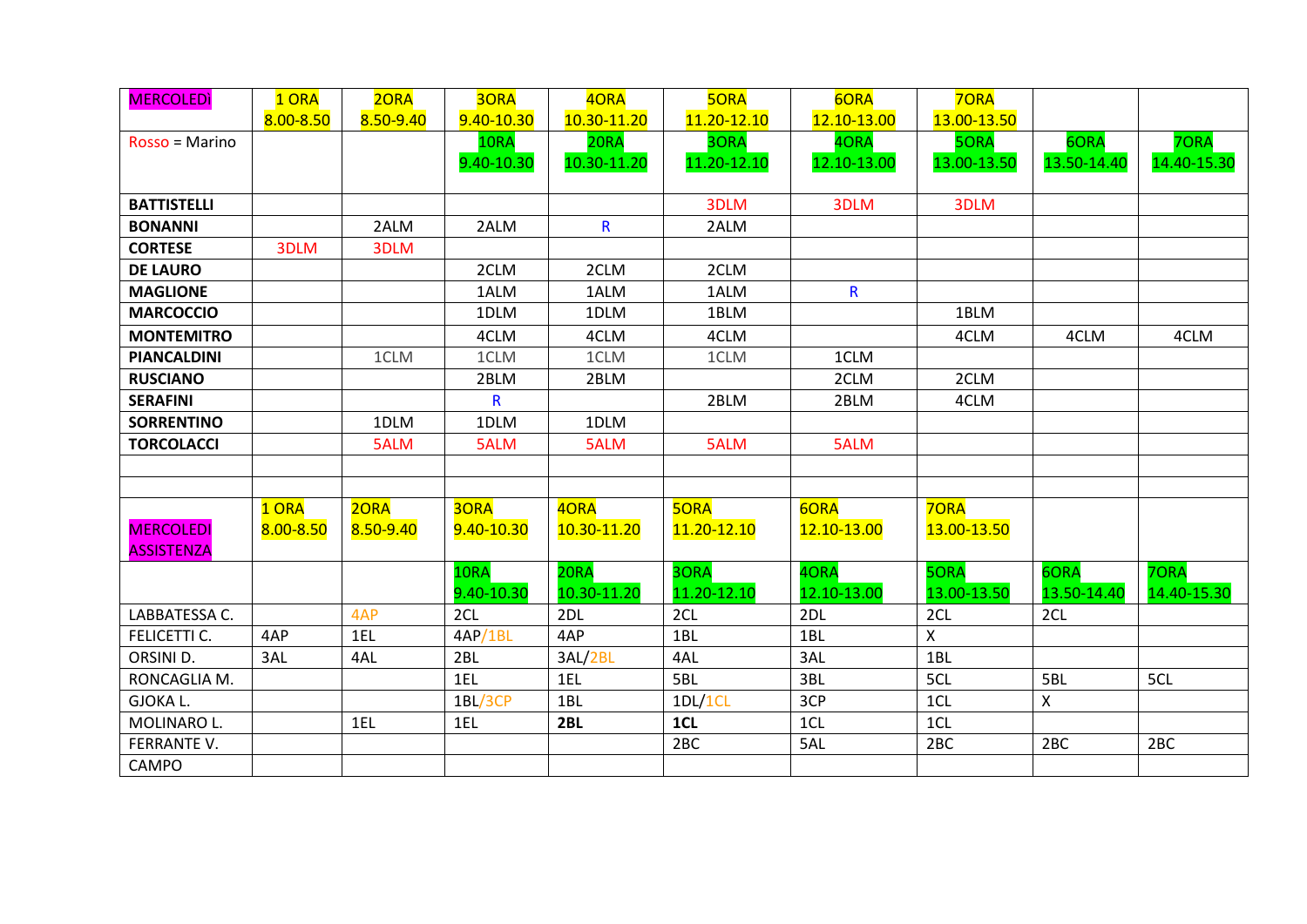| <b>GIOVEDI</b>      | 1 ORA        | 2ORA      | 3ORA       | 40RA        | <b>5ORA</b> | 6ORA        | <b>70RA</b> |             |             |
|---------------------|--------------|-----------|------------|-------------|-------------|-------------|-------------|-------------|-------------|
|                     | $8.00 - 8.5$ | 8.50-9.40 | 9.40-10.30 | 10.30-11.20 | 11.20-12.10 | 12.10-13.00 | 13.00-13.50 |             |             |
|                     |              |           | 10RA       | 20RA        | 3ORA        | 4ORA        | <b>5ORA</b> | 6ORA        | 70RA        |
|                     |              |           | 9.40-10.30 | 10.30-11.20 | 11.20-12.10 | 12.10-13.00 | 13.00-13.50 | 13.50-14.40 | 14.40-15.30 |
| <b>BULES</b>        |              |           | 5ALC       | 2BLC        | 5ALC        | 5ALC        |             | 5ALC        |             |
| <b>ZENO</b>         |              | 2BLC      | 2BLC       | 5BLC        | 5BLC        | 5BLC        |             |             |             |
| <b>PAGANO</b>       |              |           | 3ALC       | 3ALC        | 3ALC        | 4BLC        | <b>RIC</b>  |             |             |
| <b>INGRAVALL</b>    |              |           |            | 2CLC        | 2CLC        | 2CLC        | 4BLC        |             |             |
| <b>TRAVANTI</b>     |              |           |            |             | 1DLC        | 1DLC        | 1DLC        | 1ALC        |             |
| <b>PUCA</b>         |              |           | 1DLC       | 2DLC        | 2DLC        |             |             |             |             |
| <b>SANTINI</b>      |              |           | 1 ALC      | 1DLC        | $(D)$ 1ALC  |             |             |             |             |
| <b>GRANATO</b>      |              |           | 3ALC       | 5BLC        | 5BLC        | 5BLC        |             |             |             |
| <b>CICERCHIA</b>    | 3ALC         | 3ALC      | 4ALC       |             |             |             |             |             |             |
| LO SORDO            |              |           | 1BLC       | 4ALC        | 4ALC        | 4ALC        |             |             |             |
| <b>MORA</b>         |              |           | 4ALC       | 4ALC        | RICEV.      | 4ALC        | 4ALC        |             |             |
| <b>VERNUCCIO</b>    |              |           | 3BLC       | 3BLC        | 3Bc         | 3Bc         |             |             |             |
| <b>COLETTA</b>      |              |           | 1ELC       | 1ELC        |             |             |             |             |             |
| <b>CONTINI</b>      |              | 1ELC      | 2CLC       |             |             |             |             |             |             |
| <b>GINNETTI</b>     |              |           |            |             |             |             | 4Bc         | 1ELC        |             |
| <b>MARINO</b>       |              | 4Bc       | 4Bc        | 2Bc         |             |             |             |             |             |
| <b>MANCINI</b>      |              |           |            | 4Bc         | 2Bc         | 2Bc         |             | 2Bc         |             |
| <b>RATTAZZI V.</b>  |              |           |            |             |             | 5CLC        | 1CLC        | 5CLC        | 5CLC        |
| <b>MASTRON. V.</b>  |              |           | 3BLC       | 3BLC        | 1CLC        | 1CLC        |             |             |             |
| <b>ROMAGNOLI</b>    |              |           |            |             |             | 1BLC        | 1BLC        | 1BLC        |             |
| <b>MUSILLI</b>      |              |           | 1BLC       | 1BLC        | 1BLC        | 1ALC        | 1ALC        |             |             |
| <b>VALENZANO</b>    |              |           |            | 3Ac         | 4CLC        | 4CLC        | 4CLC        |             |             |
| <b>DIMAMBRO</b>     |              |           |            |             |             | 3Ac         | 3Ac         | 3Ac         |             |
| <b>PETRUZZIELLV</b> |              |           | 2Ac        | 2Ac         | 2AC         | 2Ac         | 2AC         |             |             |
| <b>IEMMA</b>        | 4Ap          | 4Ap       | 2Ac        | 2Ac         |             |             |             |             |             |
| <b>GALLO</b>        |              |           | 4Ap        | 3Cp         | 4Ap         |             |             |             |             |
| DI UBALDO V         |              |           |            | 3Cp         | 1Bc         | 3Cp         | 3Cp         |             |             |
| <b>SIMONE A.</b>    |              |           | 1ALC       | 1ALC        |             | 1ALC        | 1ALC        | 1ALC        |             |
| <b>MAZZA</b>        | 4Ap          | 4Ap       | 5CLC       | 5CLC        |             |             |             |             |             |
|                     |              |           |            |             |             |             |             |             |             |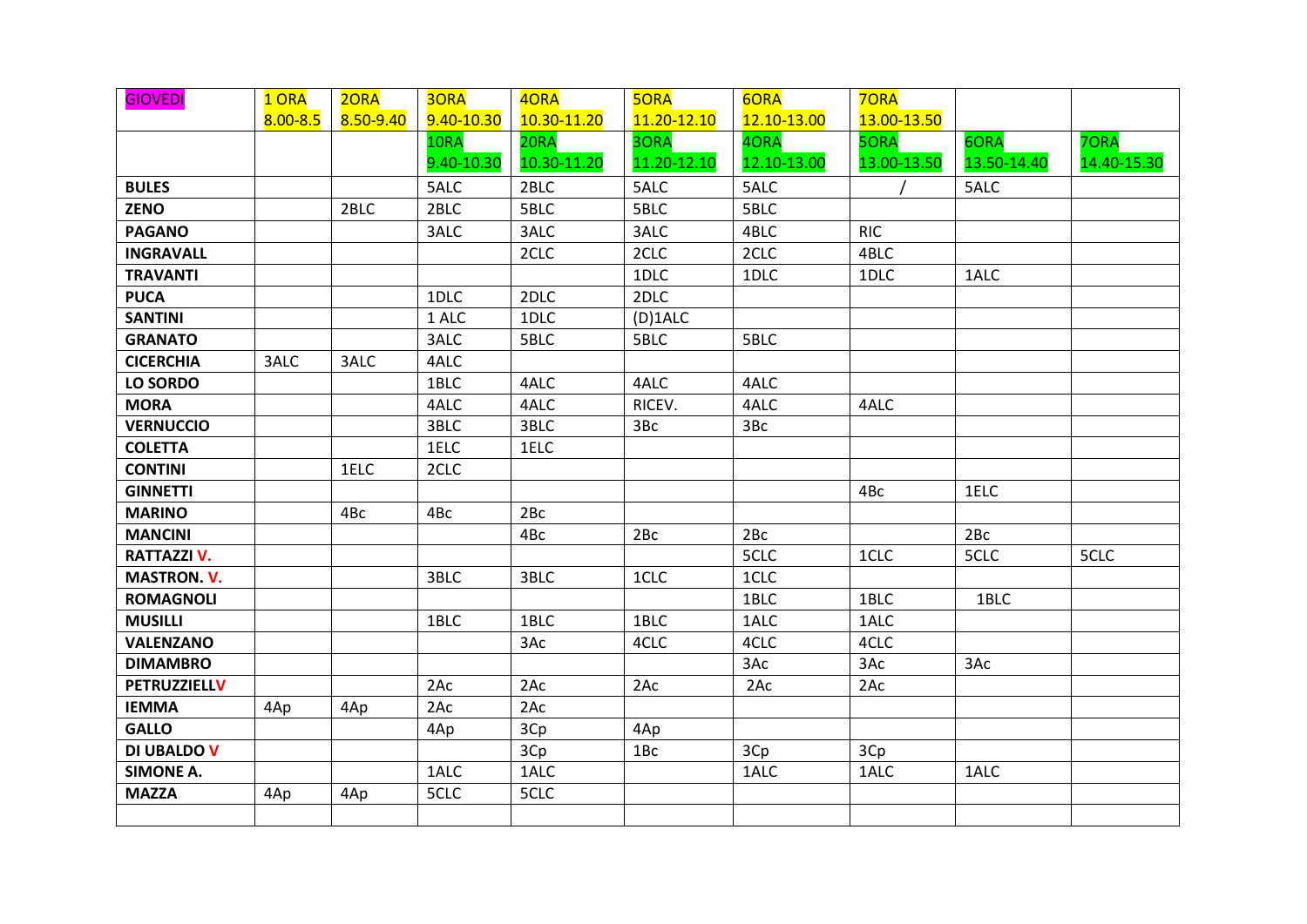| <b>GIOVEDI</b>     | 1 ORA        | 2ORA      | 3ORA       | 40RA        | <b>5ORA</b> | 6ORA        | <b>7ORA</b> |             |             |
|--------------------|--------------|-----------|------------|-------------|-------------|-------------|-------------|-------------|-------------|
|                    | $8.00 -$     | 8.50-9.40 | 9.40-10.30 | 10.30-11.20 | 11.20-12.10 | 12.10-13.00 | 13.00-13.50 |             |             |
|                    | 8.50         |           |            |             |             |             |             |             |             |
| Rosso = Marino     |              |           | 10RA       | 20RA        | 3ORA        | 4ORA        | <b>5ORA</b> | 6ORA        | <b>7ORA</b> |
|                    |              |           | 9.40-10.30 | 10.30-11.20 | 11.20-12.10 | 12.10-13.00 | 13.00-13.50 | 13.50-14.40 | 14.40-15.30 |
|                    |              |           |            |             |             |             |             |             |             |
| <b>BATTISTELLI</b> |              | 5BLM      | 5BLM       | 5BLM        | 5BLM        | 5BLM        |             |             |             |
| <b>BONANNI</b>     |              |           | 2BLM       | 2BLM        | 2BLM        | 2BLM        |             |             |             |
| <b>CORTESE</b>     | 3DLM         | 3DLM      | 3DLM       | 3DLM        | 3DLM        |             |             |             |             |
| <b>DE LAURO</b>    |              |           | 3BLM       | 3BLM        |             | 2CLM        | 2CLM        |             |             |
| <b>MAGLIONE</b>    |              |           |            |             | 2ALM        | 2ALM        | 2ALM        |             |             |
| <b>MARCOCCIO</b>   | 1DLM         | 1BLM      | 1DLM       |             |             |             |             |             |             |
| <b>MONTEMITRO</b>  |              |           |            |             |             | 4CLM        | 4CLM        |             | 4CLM        |
| <b>PIANCALDINI</b> | 1CLM         | 1CLM      | 1CLM       |             |             |             |             |             |             |
| <b>RUSCIANO</b>    |              | 2ALM      | 2ALM       | 2CLM        | 2CLM        |             |             |             |             |
| <b>SERAFINI</b>    |              |           |            |             |             | 4CLM        | 2BLM        | 4CLM        |             |
| <b>TORCOLACCI</b>  |              | 5ALM      | 1ALM       | 5ALM        |             |             |             |             |             |
|                    |              |           |            |             |             |             |             |             |             |
|                    |              |           |            |             |             |             |             |             |             |
|                    |              |           |            |             |             |             |             |             |             |
|                    | 1 ORA        | 2ORA      | 30RA       | 4ORA        | <b>5ORA</b> | 6ORA        | <b>70RA</b> |             |             |
| <b>GIOVEDI</b>     | $8.00 - 8.5$ | 8.50-9.40 | 9.40-10.30 | 10.30-11.20 | 11.20-12.10 | 12.10-13.00 | 13.00-13.50 |             |             |
| <b>ASSISTENZA</b>  |              |           |            |             |             |             |             |             |             |
|                    |              |           | 10RA       | 20RA        | 3ORA        | 4ORA        | 5ORA        | 6ORA        | 70RA        |
|                    |              |           | 9.40-10.30 | 10.30-11.20 | 11.20-12.10 | 12.10-13.00 | 13.00-13.50 | 13.50-14.40 | 14.40-15.30 |
| LABBATESSA C       |              |           | 1BL        | 1BL         | 2CL         | 2DL         | 2DL/2CL*    | 2CL         |             |
| FELICETTI C.       |              | 1EL       | 1EL        | 4AP         | 1BL         | 4AP         | Χ           |             |             |
| ORSINI D.          | 4AL          | 4AL       | 2BL/1BL    | 3AL         | 3AL/2BL     | 3AL         | 1BL         |             |             |
| RONCAGLIA M.       |              |           | 5BL        | 1EL         | 3BL         | 3BL         | 5CL         | 5BL         | 5BL         |
| <b>GJOKAL.</b>     |              |           | 1CL        | 1DL/1CL     | 3CP         | 1BL         | 3CP         | 1CL         |             |
| ELEUTERI C.        |              |           | 4CL        | 4CL         |             |             |             |             |             |
| MOLINARO L.        |              | 1EL       | 1EL        | 1CL         | 2BL         | 1CL         | 1CL         |             |             |
| FERRANTE V.        |              |           |            |             |             |             |             |             |             |
| CAMPO              |              |           |            |             |             | 3AC         | 3AC         |             |             |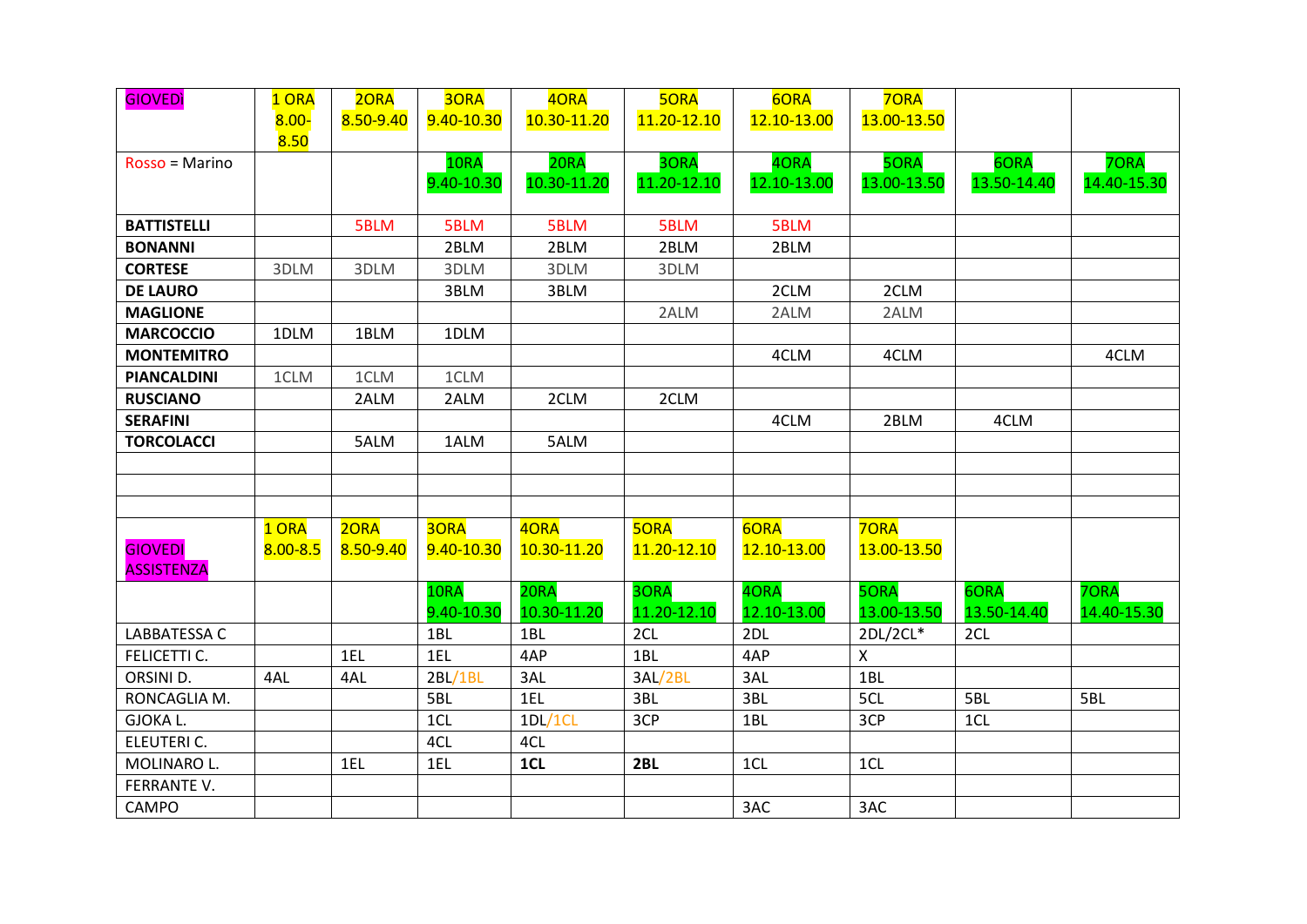| <b>VENERDI</b>      | 1 ORA     | 2ORA      | 30RA       | 4ORA        | <b>5ORA</b>     | 6ORA        | <b>70RA</b> |             |             |
|---------------------|-----------|-----------|------------|-------------|-----------------|-------------|-------------|-------------|-------------|
|                     | 8.00-8.50 | 8.50-9.40 | 9.40-10.30 | 10.30-11.20 | 11.20-12.10     | 12.10-13.00 | 13.00-13.50 |             |             |
|                     |           |           | 10RA       | 20RA        | 3ORA            | 4ORA        | <b>5ORA</b> | 6ORA        | <b>70RA</b> |
|                     |           |           | 9.40-10.30 | 10.30-11.20 | 11.20-12.10     | 12.10-13.00 | 13.00-13.50 | 13.50-14.40 | 14.40-15.30 |
| <b>BULES</b>        |           | 2BLC      | 2BLC       |             |                 |             |             |             |             |
| <b>ZENO var</b>     |           |           |            | 2BLC        | 2BLC            |             |             |             |             |
| <b>PAGANO</b>       |           |           |            |             | 3ALC            | 3ALC        | 4BLC        |             |             |
| <b>INGRAVALLE</b>   |           |           | 4BLC       | 4BLC        | 4BLC            | 4BLC        |             |             |             |
| <b>TRAVANTI</b>     |           |           |            | 1ALC        | R               | 1DLC        | 1DLC        |             |             |
| <b>PUCA</b>         |           |           | 1DLC       | 2DLC        | 1DLC            |             |             |             |             |
| <b>SANTINI</b>      |           |           |            |             | 1DLC            | 1DLC        | (D) 1ALC    | (D) 1ALC    |             |
| <b>GRANATO</b>      |           |           | 5BLC       | 3ALC        | 3ALC            | 3ALC        |             |             |             |
| <b>CICERCHIA</b>    | 4ALC      | 4ALC      | 3ALC       | 4ALC        |                 |             |             |             |             |
| LO SORDO            |           |           | 4ALC       | 1BLC        | $(D)$ 1BLC      |             |             |             |             |
| <b>MORA</b>         | 4ALC      | 4ALC      | 4ALC       | 4ALC        |                 |             |             |             |             |
| <b>VERNUCCIO</b>    |           |           | 3Bc        | 3BLC        |                 |             |             |             |             |
| <b>COLETTA</b>      |           |           | 1ELC       | 1ELC        | 3BLC            | 3BLC        |             |             |             |
| <b>CONTINI</b>      |           | 1EL       | 2CL        |             |                 |             |             |             |             |
| <b>GINNETTI</b>     |           |           |            | 1ELC        | 1ELC            | 1ELC        | 1ELC        |             |             |
| <b>MARINO</b>       |           | 4Bc       | 2Bc        | 2Bc         | 2Bc             |             |             |             |             |
| <b>MANCINI</b>      |           |           |            |             | 4Bc             | 2Bc         | 2Bc         |             |             |
| <b>RATTAZZI</b>     |           |           | 1CLC       | 1CLC        | 1CLC            |             |             |             |             |
| <b>MASTRONARDI</b>  |           |           |            |             |                 | 3BLC        | 3BLC        | 1CLC        |             |
| <b>ROMAGNOLI</b>    |           |           | 1BLC       | 1BLC        | 1BLC            |             |             |             |             |
| <b>MUSILLI</b>      |           |           |            |             | 1BLC            | 1BLC        | 1BLC        |             |             |
| <b>VALENZANO</b>    |           |           |            | 4CLC        | 4CLC            | 3Ac         | 3Ac         | 3Ac         |             |
| <b>DI MAMBRO</b>    |           |           |            |             |                 |             | 4CLC        | 4CLC        | 4CLC        |
| <b>PETRUZZIELLO</b> |           |           |            |             | 2Ac             | 2Ac         |             |             |             |
| <b>IEMMA</b>        |           |           | 2Ap        | 4Ap         | 2Ac             |             |             |             |             |
| <b>GALLO</b>        | 4Ap       | 4Ap       | 3Cp        |             |                 |             |             |             |             |
| <b>DI UBALDO V</b>  |           |           | 1Bc        | 1BC         | 1B <sub>C</sub> |             |             |             |             |
| <b>SIMONE A.</b>    |           |           |            |             |                 |             |             |             |             |
| <b>MAZZA</b>        |           |           |            | 4Ap         | 5BLC            | 5CLC        |             |             |             |